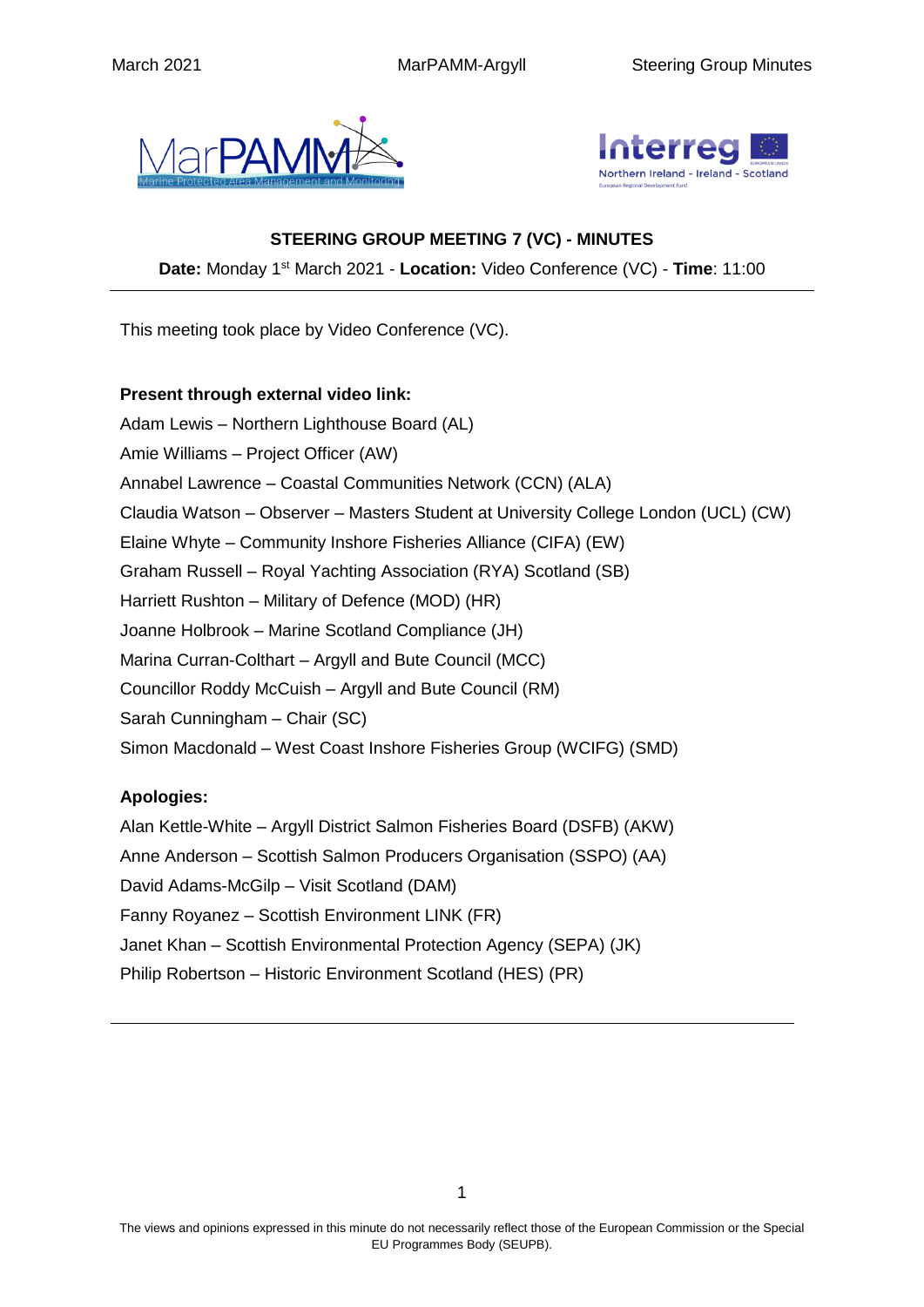#### **1. Welcome and apologies**

SC welcomed the Steering Group (SG) and apologies were given. The following attended in place of the lead liaison for their respective organisation, corporate body or sector:

Marina Curran-Colthart (MCC) in the absence of Fergus Murray (FM) from Argyll and Bute Council

Masters student Claudia Watson (CW) also attended from University College London (ULC) as an observer.

## **2. Confirmation of minutes from meeting 6**

SC asked the SG if anyone had any comments about the draft minutes from meeting 6. The minutes were approved and will now be posted on the MarPAMM website as the final version rather than draft.

**ACTION POINT**: AW to request that SAMS publish the confirmed minutes from meeting 6 and the draft minutes from meeting 7 onto the MarPAMM website.

#### **3. Updates from previous meeting**

- GR will be replacing Sarah Brown (SB) on the SG for RYA Scotland.
- Finlay Bennet (FB) is stepping away as a SG member due to a change of roles within Marine Scotland. We are now determining who will replace FB from Marine Scotland.

## **4. Proposal for new Steering Group member**

SC explained that there was some concern that there is not enough local tourism representation on the SG and as many of the on-going projects involve tourism it was recognised that this would be a useful addition to the group.

SMD raised that they were concerned that there was not enough fishing representation on the SG as there are many gear types operating within the MPAs and that aquaculture should also have a voice on the SG. SC said that the SG was formed to have one liaison from each respective organisation, corporate body or sector with a maritime interest. Based off feedback prior to the SG being formed, it became clear that two liaisons would be required for the commercial fishing industry and environmental NGOs as not everyone would feel represented at the national/regional level and therefore an additional liaison was needed for each to represent more local interests. This is why we already have additional liaisons on the SG for

The views and opinions expressed in this minute do not necessarily reflect those of the European Commission or the Special EU Programmes Body (SEUPB).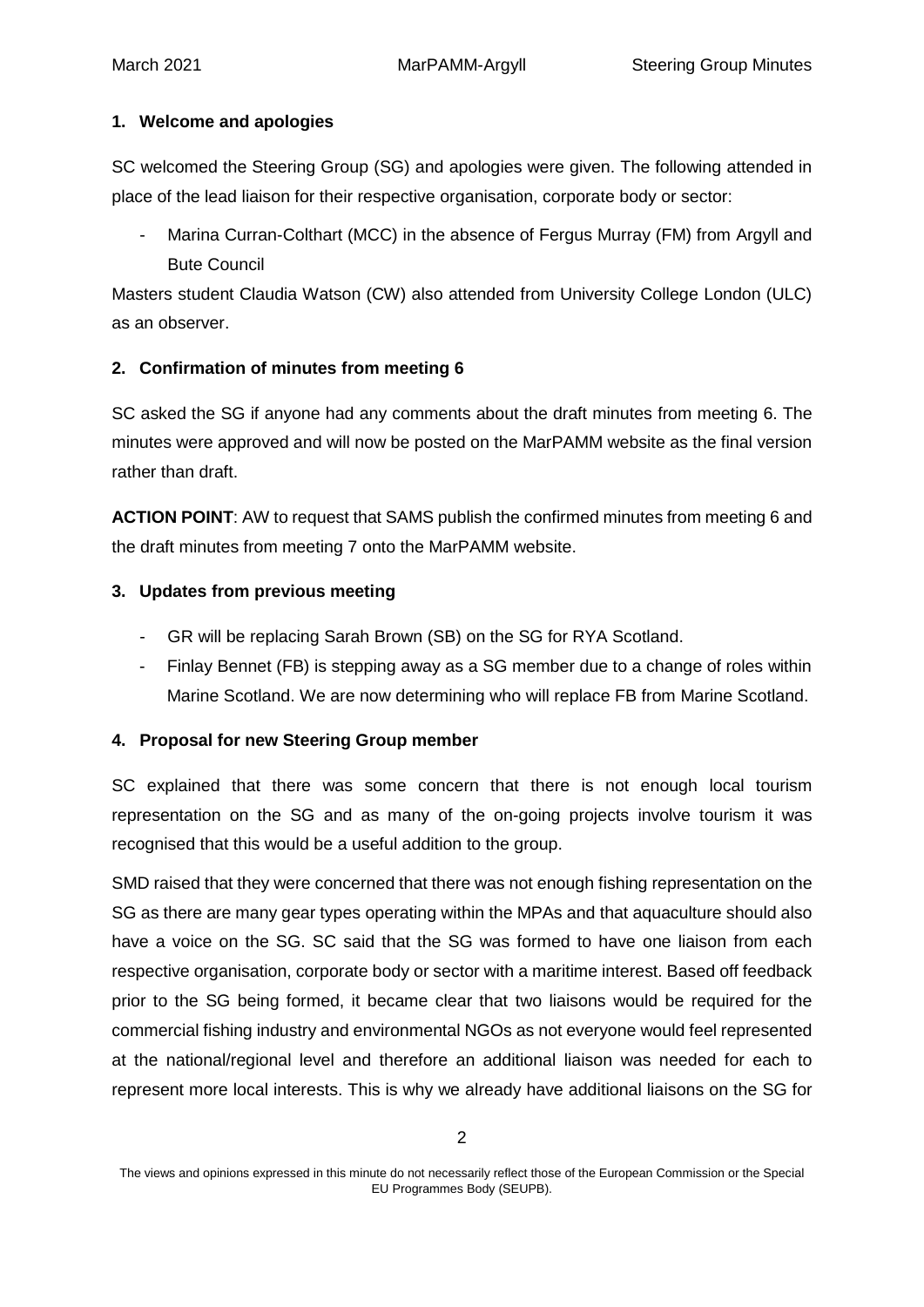both the fishing industry and environmental NGOs. AW said that while having liaisons on the SG from both the mobile sector and static sector was discussed, it was agreed with the previous WCIFG chair and CIFA that any issues that needed to be discussed with mobile and/or static fishers could be brought up at an existing WCIFG meeting. AW also highlighted that aquaculture is already a SG member and that the main aquaculture companies operating in Argyll had been engaged with and agreed to who that SG member would be.

SC asked each SG member in turn to confirm if they agreed to a single liaison from a local tourism organisation joining the SG. The SG agreed to the addition and suggested a number of organisations/people that would be appropriate to approach. AW and SC will meet with Heart of Argyll and other local tourism organisations to discuss the best way forward.

**ACTION POINT:** AW and SC to follow up with local tourism organisations to discuss how best they can engage with the project and determine who will join the SG.

## **5. Presentation 1: ArcGIS Storymaps/Experience Builder**

AW walked the SG through the experience builder and the content that would be included on the site. AW explained that the purpose of the site was to act as a landing page for information on the MPAs in Argyll and therefore tried to link to existing information as much as possible. There was a general consensus that the site was a good idea and some members expressed an interest in sharing the experience builder on their respective web pages. Feedback was also provided on what additional information could be included in on the site, e.g. an explanation of fishing methods.

SC asked the SG in turn if they were satisfied with how the information on reporting was presented on the experience builder and asked if including the link to the site on the leaflet was the most appropriate solution to the concerns raised in meeting 6. The SG agreed this was an appropriate solution and recommended other reporting schemes that could be included, e.g. invasive non-native species and stranding's.

**ACTION POINT:** AW to continue working on the experience builder and make additional changes suggested by the SG.

**ACTION POINT:** AW to send links and screen grabs to HR so they are able to see what the experience builder looks like.

## **6. Activity 1: Defining objectives/principles for the MPAs in Argyll**

The views and opinions expressed in this minute do not necessarily reflect those of the European Commission or the Special EU Programmes Body (SEUPB).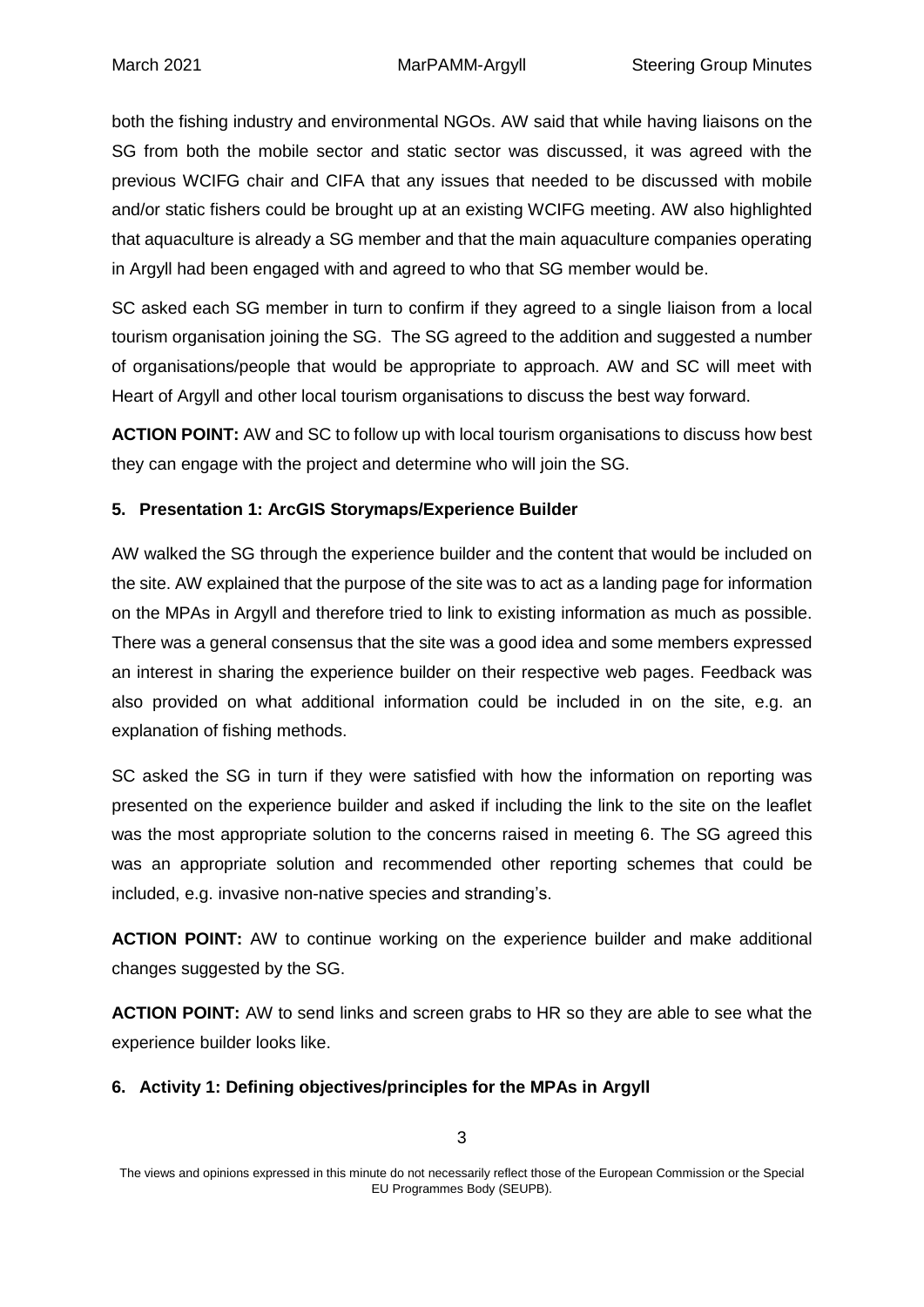AW highlighted to the group that the project is due to come to a conclusion in the next 18 months and in Autumn 2021 there will be a consultation on the outputs of the project. AW said the next stage of the project is to try and bring together all of the information gathered so far to develop strategic and operational objectives/principles for the MPAs. This will then set a vision for the MPAs in Argyll. From there the list of on-going projects will be compared to the objectives to determine if any can help to achieve the objectives or if any further recommendations need to be made.

The SG were split into breakout groups and asked to think about where they would like the MPAs to be in the future with respect to biodiversity, socio-economics, knowledge and awareness, and management and governance. Comments were captured using Conceptboard.

The initial results of the exercise will be used as a starting point for the SG to agree a set of objectives and recommendations between March and June 2021.

**ACTION POINT:** AW to distribute the link to the Conceptboard so that the SG have the opportunity to make additional comments by Friday 12<sup>th</sup> March.

## **7. Presentation 2: Benefits realisation exercise infographic**

AW has been working with a local designer to present the information gathered during the benefits realisation exercise that the SG undertook back in June 2020. AW showed the initial design to the SG and has asked that over the next week the SG have a look at the infographic and provide feedback/comments.

**ACTION POINT:** AW to distribute the link to the benefits realisation infographic to the SG for comment. Comments to be made by Friday 12<sup>th</sup> March.

## **8. Presentation 3: Project Updates**

AW said that each of the projects that are scoped into the MarPAMM-Argyll project are still on-going but there was no further up-dates to provide. A list of the projects can be found below

- Argyll and Bute Council Guidance.
- NLB infrastructure.
- Familiarisation Day.
- Management measures workshop.
- KIPPER Guide.
- Understanding fisheries management paper

4

The views and opinions expressed in this minute do not necessarily reflect those of the European Commission or the Special EU Programmes Body (SEUPB).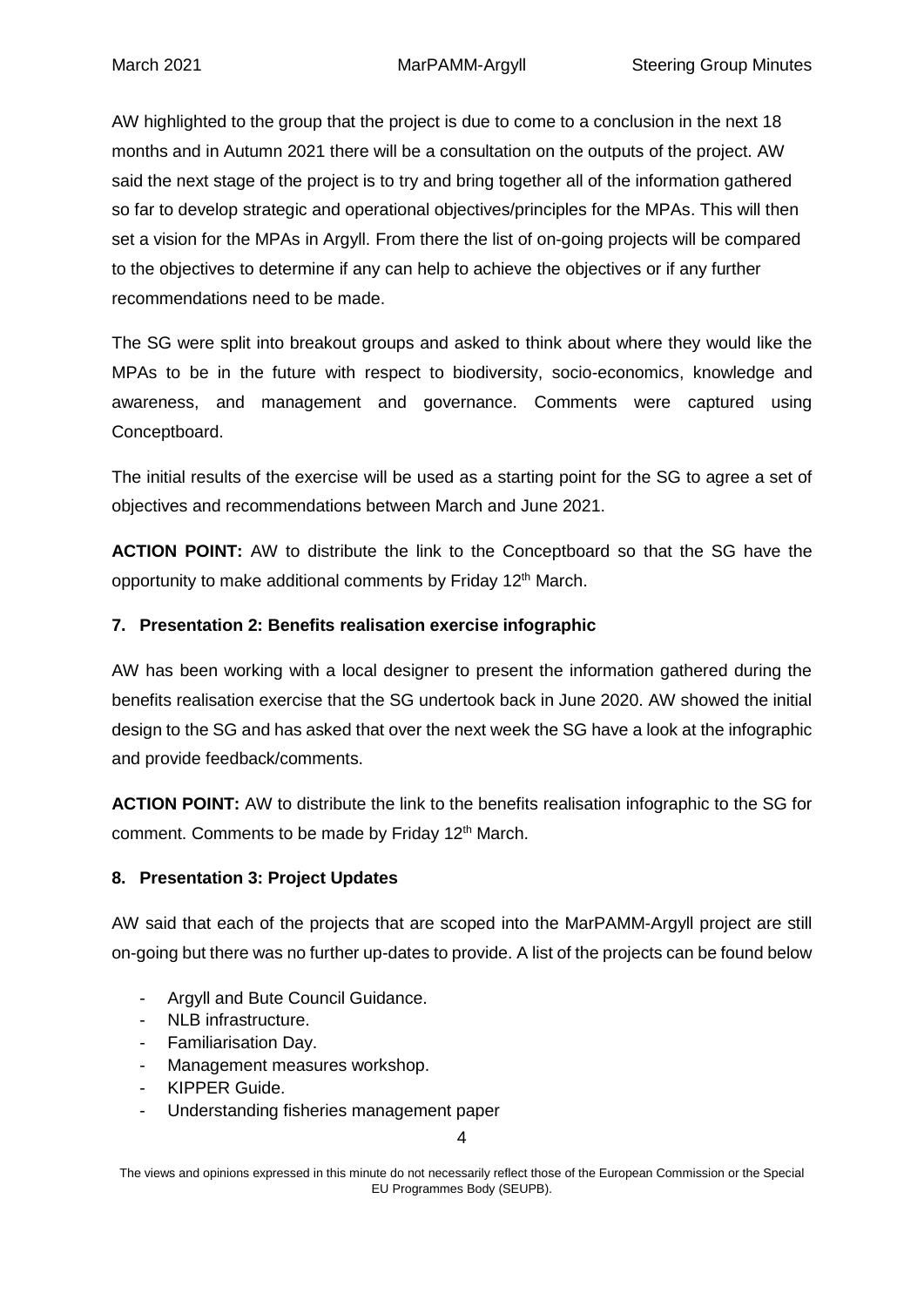- SiteLink development.
- MPA Video.

In addition to the above, AW is also in discussions with the Environmental Manager at CalMac about placing some information on MPAs on the ferry's and is also working on developing an MPA Awareness project that could give MPAs more of an identity within communities. GR added that it would be good to get children and teachers involved and could be something that is considered as part of the Curriculum of Excellence.

#### **9. Project Officer's tasks between now and the next meeting**

AW showed the SG the timeline of work between now and the end of the project and emphasised that there are only two more meetings before the draft set of outcomes and recommendations need to be ready for consultation. AW said that between now and the next SG meeting (June) the efforts will concentrate on developing the objectives for the MPAs in Argyll.



**Figure 1.** Project timeline between March 2021 and August 2022.

#### **10. AOB**

No other business was raised.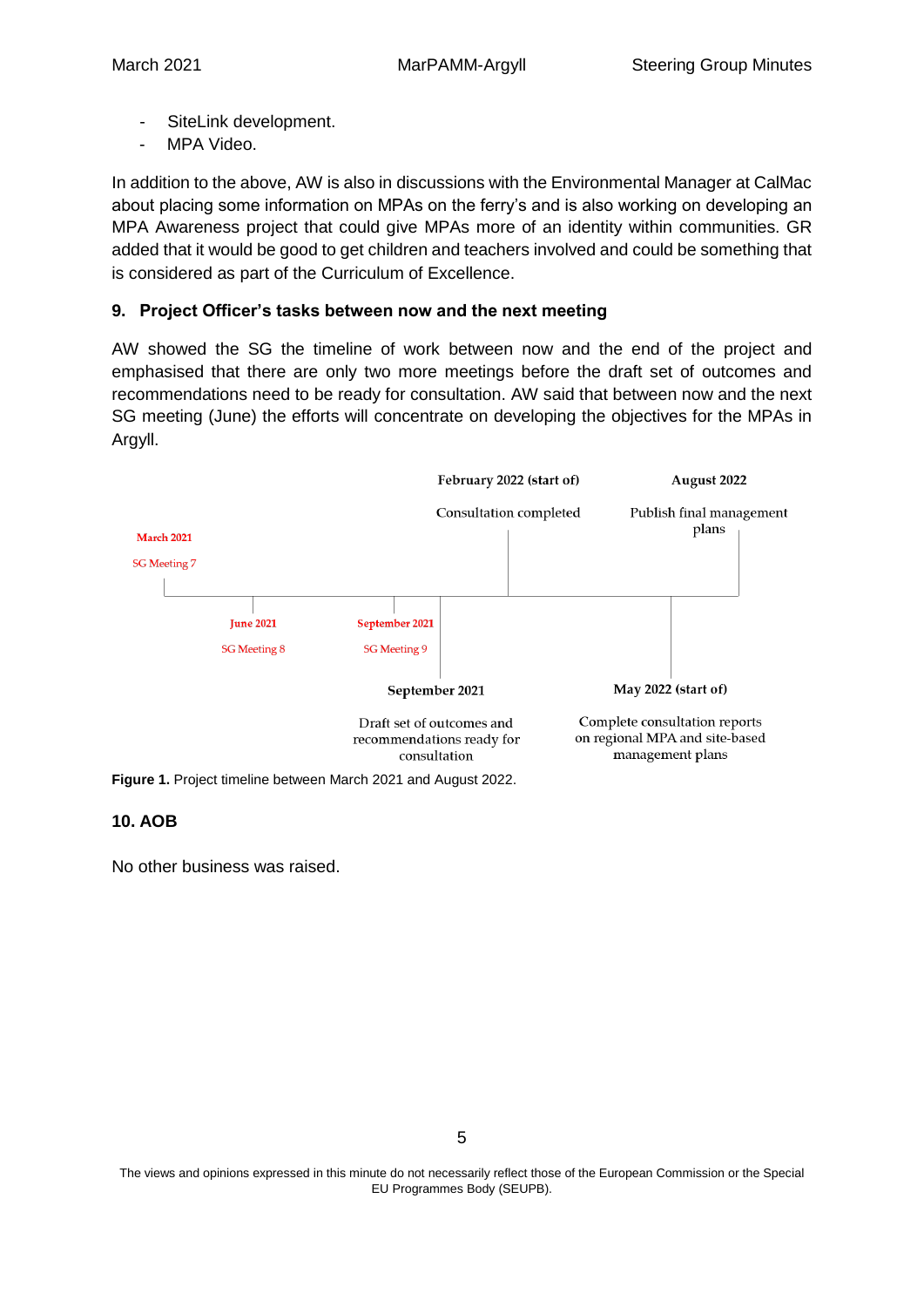# **11. Summary of Action Points**

| <b>Action Points</b>                                                                                                                        | Person            |
|---------------------------------------------------------------------------------------------------------------------------------------------|-------------------|
| Request that SAMS publish the confirmed minutes from meeting 6 and the draft<br>minutes from meeting 7 onto the MarPAMM website.            | <b>AW</b>         |
| Follow up with local tourism organisations to discuss how best they can engage<br>with the project and determine who will join the SG.      | AW &<br><b>SC</b> |
| Continue to work on the experience builder and make additional changes<br>suggested by the SG.                                              | <b>AW</b>         |
| Send links and screen grabs to HR so they are able to see what the experience<br>builder looks like.                                        | AW                |
| Distribute the link to the Conceptboard so the SG have the opportunity to make<br>additional comments by Friday 12 <sup>th</sup> March.     | <b>AW/ALL</b>     |
| Distribute the link to the benefits realisation infographic to the SG for comment.<br>Comments to be made by Friday 12 <sup>th</sup> March. | AW/ALL            |

The views and opinions expressed in this minute do not necessarily reflect those of the European Commission or the Special EU Programmes Body (SEUPB).